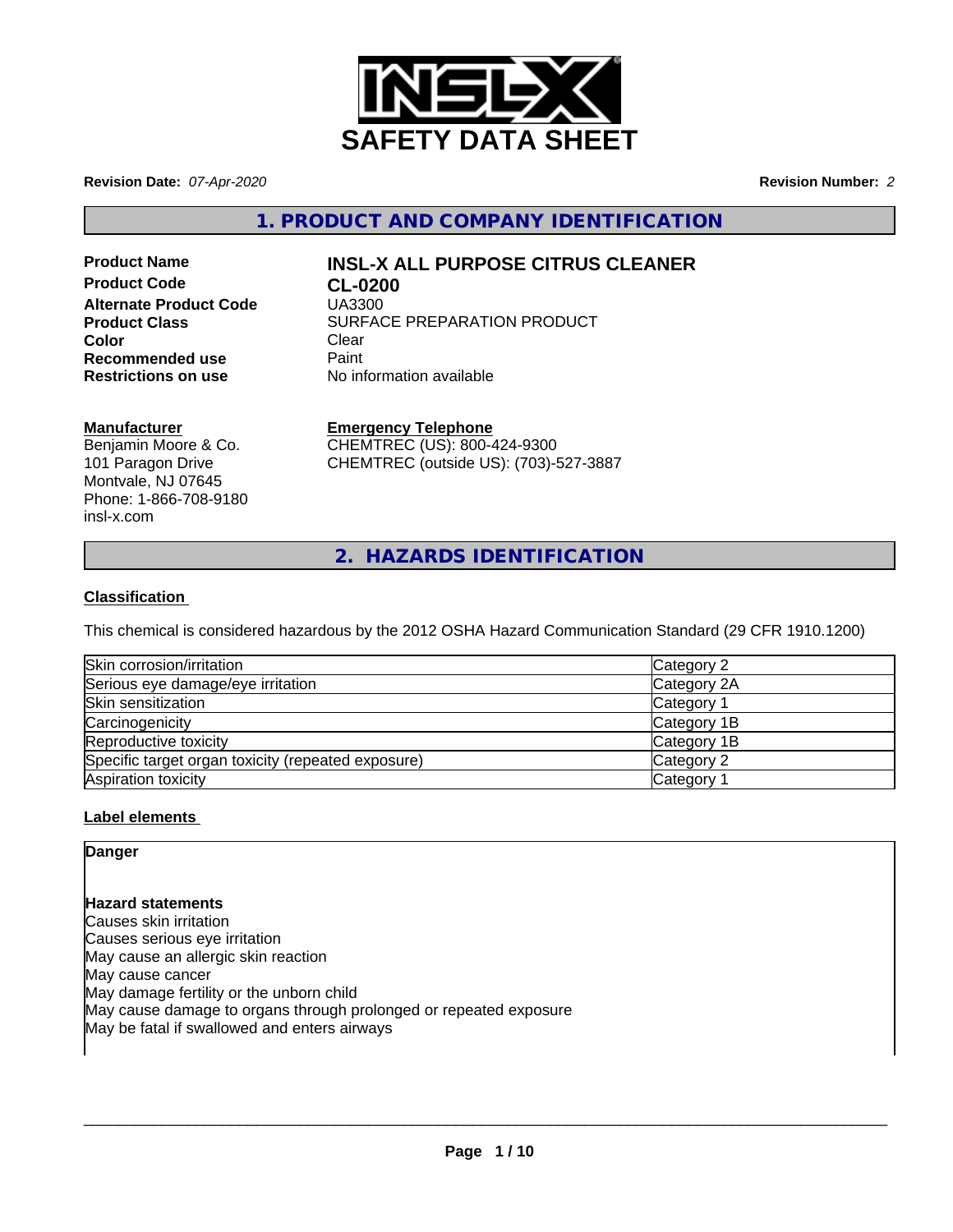

## **Precautionary Statements - Prevention**

Obtain special instructions before use Do not handle until all safety precautions have been read and understood Use personal protective equipment as required Wash face, hands and any exposed skin thoroughly after handling Contaminated work clothing should not be allowed out of the workplace Do not breathe dust/fume/gas/mist/vapors/spray Wear protective gloves/protective clothing/eye protection/face protection

#### **Precautionary Statements - Response**

IF exposed or concerned: Get medical advice/attention

#### **Eyes**

IF IN EYES: Rinse cautiously with water forseveral minutes. Remove contact lenses, if present and easy to do. Continue rinsing

If eye irritation persists: Get medical advice/attention

## **Skin**

IF ON SKIN: Wash with plenty of soap and water

Take off contaminated clothing and wash before reuse

If skin irritation or rash occurs: Get medical advice/attention

## **Ingestion**

IF SWALLOWED: Immediately call a POISON CENTER or doctor/physician Do NOT induce vomiting

#### **Precautionary Statements - Storage**

Store locked up

#### **Precautionary Statements - Disposal**

Dispose of contents/container to an approved waste disposal plant

#### **Hazards not otherwise classified (HNOC)**

Not applicable

## **Other information**

No information available

# **3. COMPOSITION INFORMATION ON COMPONENTS**

| <b>Chemical name</b>     | CAS No.             | Weight-%                 |
|--------------------------|---------------------|--------------------------|
| ∤∟imonene<br>- ا- ب      | 5989-27-5           | 10<br>-4                 |
| 1-Methyl-2-pyrrolidinone | 872-50-4            | $\frac{1}{2}$<br>. .     |
| Diethanolamine           | $1 - 42 - 2$<br>111 | $\overline{\phantom{a}}$ |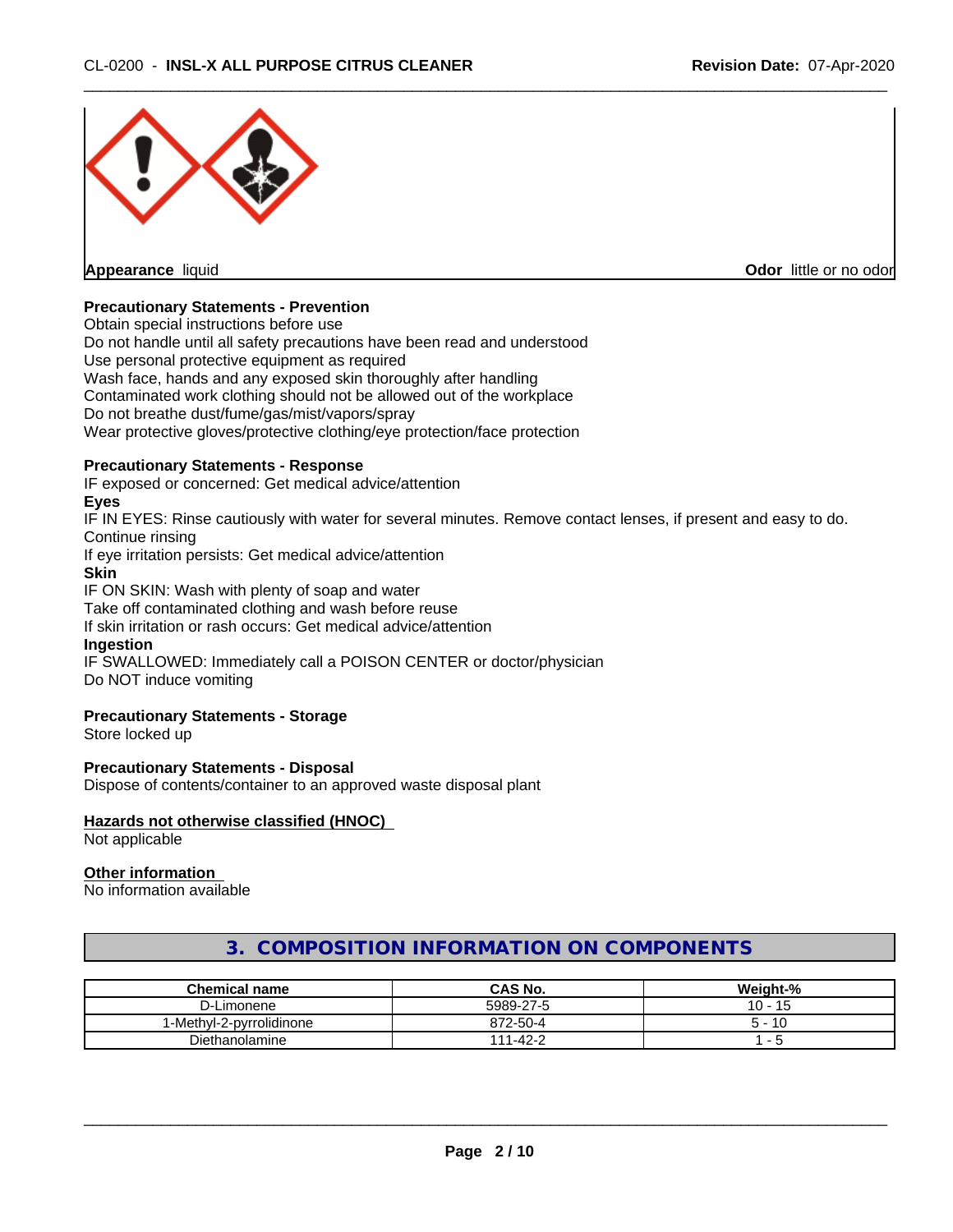|                                                  | 4. FIRST AID MEASURES                                                                                                                                                                                                               |
|--------------------------------------------------|-------------------------------------------------------------------------------------------------------------------------------------------------------------------------------------------------------------------------------------|
| <b>General Advice</b>                            | If symptoms persist, call a physician. Show this safety data sheet to the doctor in<br>attendance.                                                                                                                                  |
| <b>Eye Contact</b>                               | Rinse thoroughly with plenty of water for at least 15 minutes and consult a<br>physician.                                                                                                                                           |
| <b>Skin Contact</b>                              | Wash off immediately with soap and plenty of water while removing all<br>contaminated clothes and shoes. If skin irritation persists, call a physician. Wash<br>clothing before reuse. Destroy contaminated articles such as shoes. |
| <b>Inhalation</b>                                | Move to fresh air. If symptoms persist, call a physician.                                                                                                                                                                           |
| Ingestion                                        | Clean mouth with water and afterwards drink plenty of water. Consult a physician<br>if necessary.                                                                                                                                   |
| <b>Most Important</b><br><b>Symptoms/Effects</b> | May cause allergic skin reaction.                                                                                                                                                                                                   |
| <b>Notes To Physician</b>                        | Treat symptomatically.                                                                                                                                                                                                              |
|                                                  |                                                                                                                                                                                                                                     |

**5. FIRE-FIGHTING MEASURES**

| <b>Suitable Extinguishing Media</b>                                              | Use extinguishing measures that are appropriate to local<br>circumstances and the surrounding environment.                                   |
|----------------------------------------------------------------------------------|----------------------------------------------------------------------------------------------------------------------------------------------|
| Protective equipment and precautions for firefighters                            | As in any fire, wear self-contained breathing apparatus<br>pressure-demand, MSHA/NIOSH (approved or equivalent)<br>and full protective gear. |
| <b>Specific Hazards Arising From The Chemical</b>                                | Closed containers may rupture if exposed to fire or<br>extreme heat.                                                                         |
| Sensitivity to mechanical impact                                                 | No                                                                                                                                           |
| Sensitivity to static discharge                                                  | No.                                                                                                                                          |
| <b>Flash Point Data</b><br>Flash point (°F)<br>Flash Point (°C)<br><b>Method</b> | Not applicable<br>Not applicable<br>Not applicable                                                                                           |
| <b>Flammability Limits In Air</b>                                                |                                                                                                                                              |
| Lower flammability limit:<br><b>Upper flammability limit:</b>                    | Not applicable<br>Not applicable                                                                                                             |
| <b>NFPA</b><br>Health: 2<br><b>Flammability: 0</b>                               | Instability: 0<br><b>Special: Not Applicable</b>                                                                                             |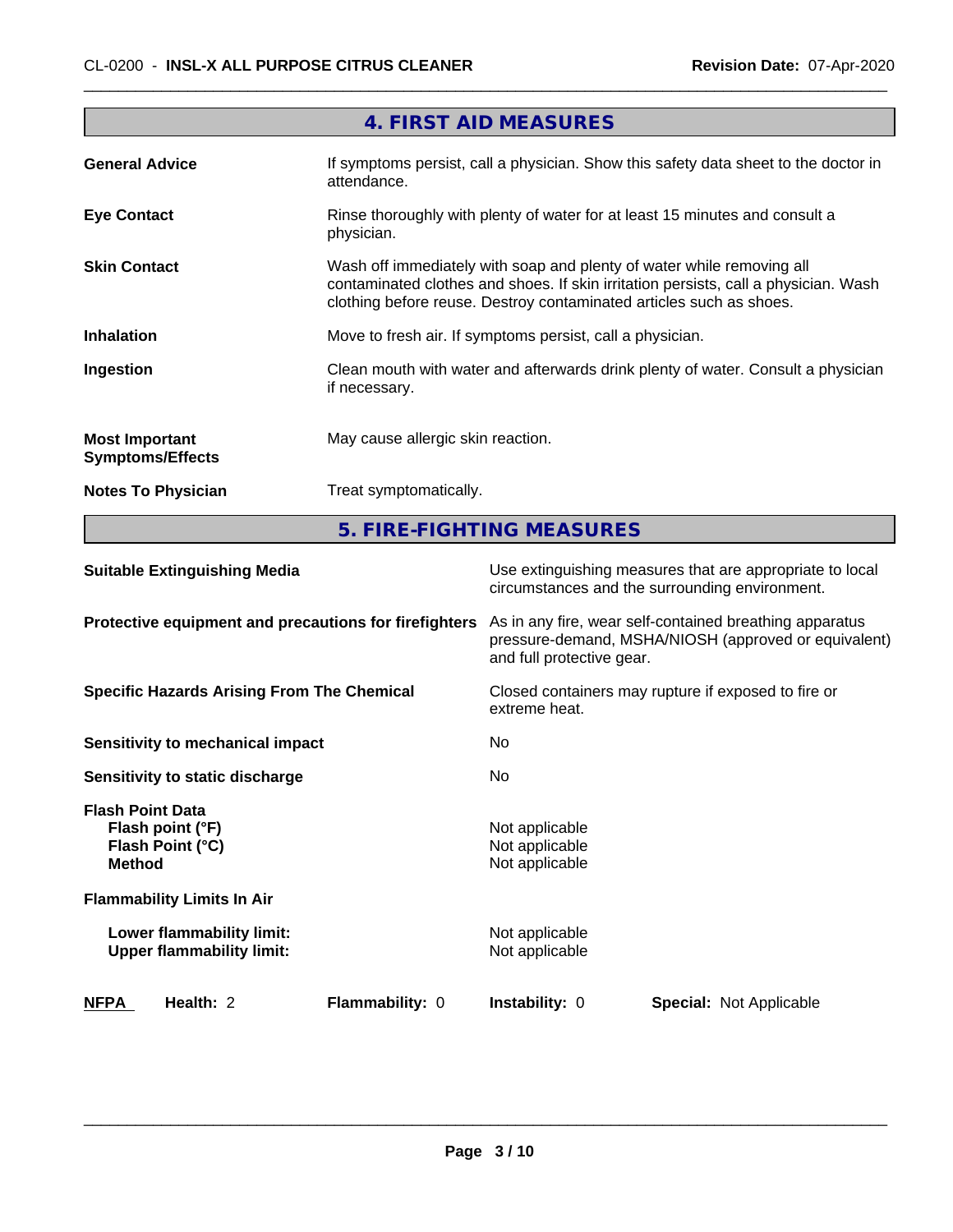## **NFPA Legend**

- 0 Not Hazardous
- 1 Slightly
- 2 Moderate
- 3 High
- 4 Severe

*The ratings assigned are only suggested ratings, the contractor/employer has ultimate responsibilities for NFPA ratings where this system is used.*

*Additional information regarding the NFPA rating system is available from the National Fire Protection Agency (NFPA) at www.nfpa.org.*

# **6. ACCIDENTAL RELEASE MEASURES**

| <b>Personal Precautions</b>      | Avoid contact with skin, eyes and clothing. Ensure adequate ventilation.                                                                                                         |
|----------------------------------|----------------------------------------------------------------------------------------------------------------------------------------------------------------------------------|
| <b>Other Information</b>         | Prevent further leakage or spillage if safe to do so.                                                                                                                            |
| <b>Environmental precautions</b> | See Section 12 for additional Ecological Information.                                                                                                                            |
| <b>Methods for Cleaning Up</b>   | Soak up with inert absorbent material. Sweep up and shovel into suitable<br>containers for disposal.                                                                             |
|                                  | 7. HANDLING AND STORAGE                                                                                                                                                          |
| <b>Handling</b>                  | Avoid contact with skin, eyes and clothing. Avoid breathing vapors, spray mists or<br>sanding dust. In case of insufficient ventilation, wear suitable respiratory<br>equipment. |
| <b>Storage</b>                   | Keep container tightly closed. Keep out of the reach of children.                                                                                                                |
| <b>Incompatible Materials</b>    | No information available                                                                                                                                                         |
|                                  |                                                                                                                                                                                  |

# **8. EXPOSURE CONTROLS/PERSONAL PROTECTION**

# **Exposure Limits**

| <b>Chemical name</b> | <b>ACGIH TLV</b>                                     | <b>OSHA PEL</b> |
|----------------------|------------------------------------------------------|-----------------|
| Diethanolamine       | TWA: 1<br>I mg/m <sup>3</sup> inhalable fraction and | N/E             |
|                      | vapor                                                |                 |
|                      | r*                                                   |                 |

## **Legend**

ACGIH - American Conference of Governmental Industrial Hygienists Exposure Limits OSHA - Occupational Safety & Health Administration Exposure Limits N/E - Not Established

**Engineering Measures** Ensure adequate ventilation, especially in confined areas.

| <b>Personal Protective Equipment</b> |                                                                                      |
|--------------------------------------|--------------------------------------------------------------------------------------|
| <b>Eye/Face Protection</b>           | Safety glasses with side-shields. If splashes are likely to occur, wear Tightly      |
|                                      | fitting safety goggles.                                                              |
| <b>Skin Protection</b>               | Protective gloves and impervious clothing.                                           |
| <b>Respiratory Protection</b>        | In operations where exposure limits are exceeded, use a NIOSH approved               |
|                                      | respirator that has been selected by a technically qualified person for the specific |
|                                      | work conditions. When spraying the product or applying in confined areas, wear a     |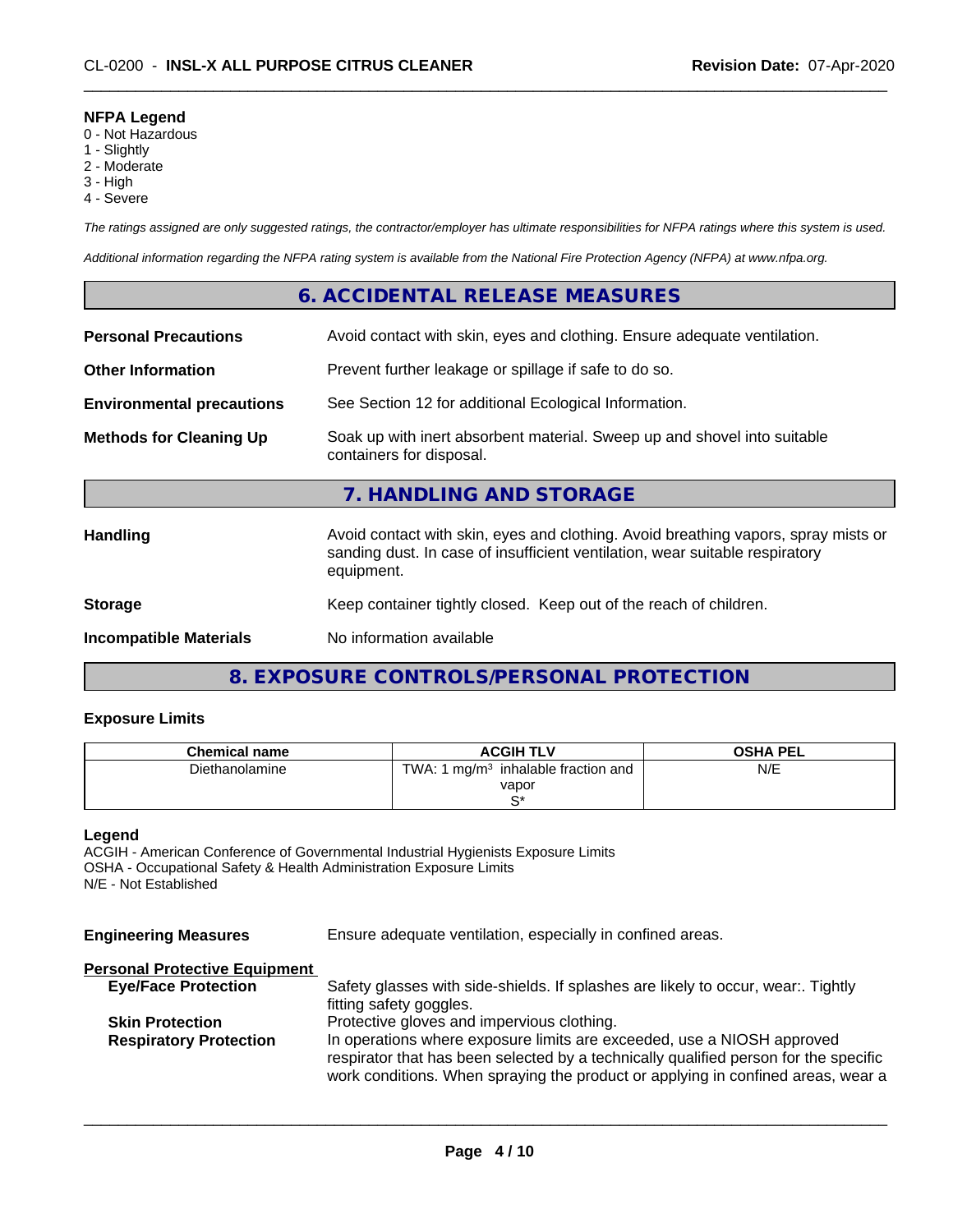NIOSH approved respirator specified for paint spray or organic vapors.

**Hygiene Measures** Avoid contact with skin, eyes and clothing. Remove and wash contaminated clothing before re-use. Wash thoroughly after handling.

# **9. PHYSICAL AND CHEMICAL PROPERTIES**

**Appearance** liquid **Odor** little or no odor **Odor Threshold**<br> **Density (Ibs/gal)**<br> **Density (Ibs/gal)**<br> **No information available**<br>  $8.1 - 8.2$ **Density (lbs/gal)** 8.1 - 8.2<br> **Specific Gravity** 8.1 - 8.2 **Specific Gravity pH**<br>
Viscosity (cps) The Contract of the Contract of the Viscosity (cps) and Viscosity (cps) **Solubility(ies)** No information available **Water solubility Water solubility Water solubility Water solubility No information available Evaporation Rate Evaporation Rate No information available Vapor pressure** No information available **Vapor density Vapor density No information available Wt. % Solids** 10 - 20 **Vol. % Solids** 10 - 20 **Wt. % Volatiles Vol. % Volatiles** 80 - 90 **VOC Regulatory Limit (g/L)** < 575 **VOC Content (% by weight)** < 4.0 **Boiling Point (°F)** 212 **Boiling Point (°C)** 100 **Freezing point (°F)** 32 **Freezing Point (°C)**<br> **Flash point (°F)**<br> **Flash point (°F)**<br> **Point (°F)**<br> **Point (°F)**<br> **Point (°F)**<br> **Point (°F) Flash point (°F)**<br> **Flash Point (°C)**<br> **Flash Point (°C)**<br> **C Flash Point (°C) Method** Not applicable **Flammability (solid, gas)** Not applicable<br> **Upper flammability limit:** Not applicable **Upper flammability limit: Lower flammability limit:** Not applicable **Autoignition Temperature (°F)** No information available **Autoignition Temperature (°C)** No information available **Decomposition Temperature (°F)** No information available **Decomposition Temperature (°C)** No information available **Partition coefficient Contract Contract Contract Contract Contract Contract Contract Contract Contract Contract Contract Contract Contract Contract Contract Contract Contract Contract Contract Contract Contract Contract** 

**Viscosity (cps)** No information available

# **10. STABILITY AND REACTIVITY**

| <b>Reactivity</b>                       | Not Applicable                           |
|-----------------------------------------|------------------------------------------|
| <b>Chemical Stability</b>               | Stable under normal conditions.          |
| <b>Conditions to avoid</b>              | Prevent from freezing.                   |
| <b>Incompatible Materials</b>           | No materials to be especially mentioned. |
| <b>Hazardous Decomposition Products</b> | None under normal use.                   |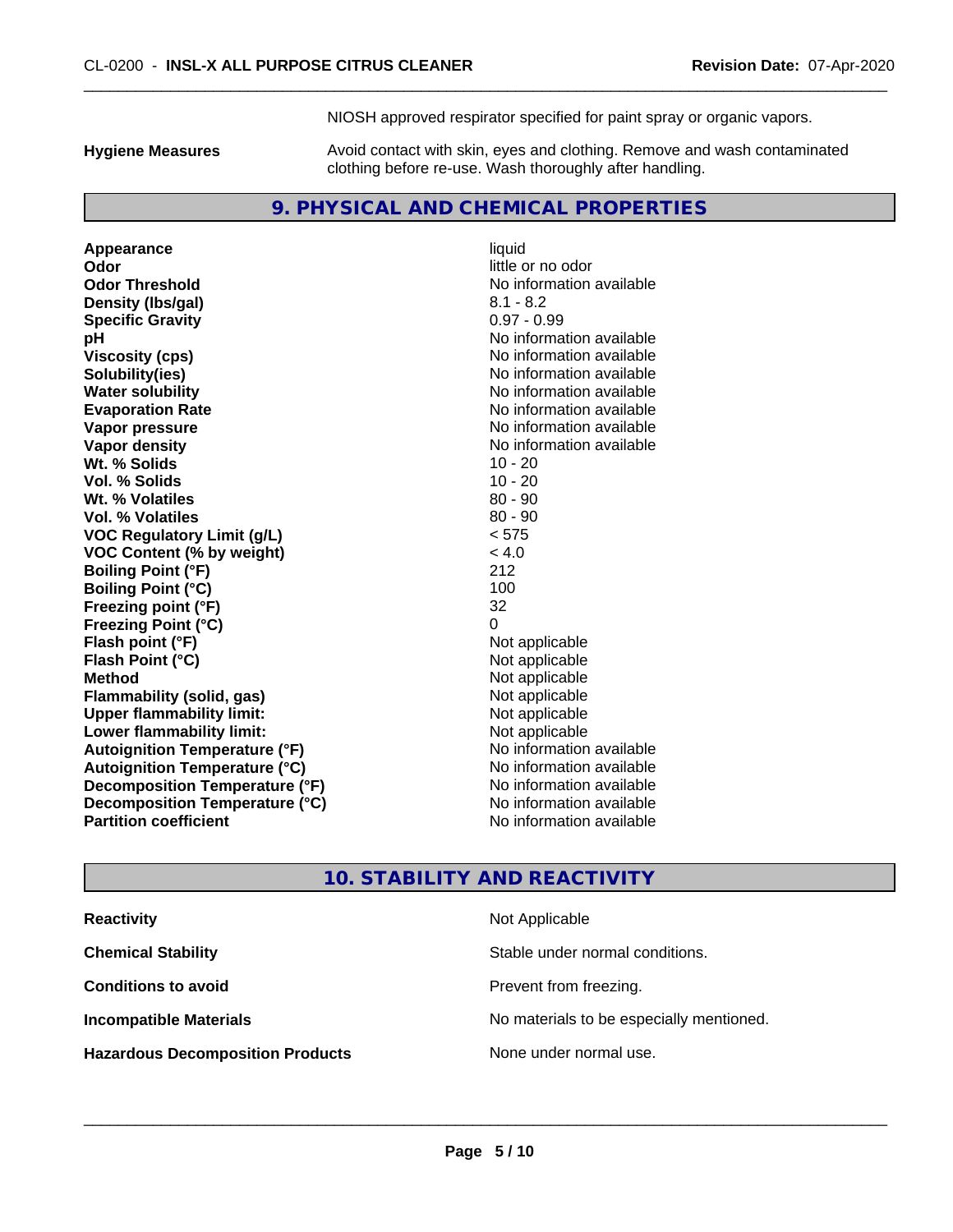| <b>Possibility of hazardous reactions</b>                                                                                                                                                                                                                                                                                                                                      | None under normal conditions of use.                                                                                                                                                                                                                                                                                                                                                                                                                                                                                                                                                                        |
|--------------------------------------------------------------------------------------------------------------------------------------------------------------------------------------------------------------------------------------------------------------------------------------------------------------------------------------------------------------------------------|-------------------------------------------------------------------------------------------------------------------------------------------------------------------------------------------------------------------------------------------------------------------------------------------------------------------------------------------------------------------------------------------------------------------------------------------------------------------------------------------------------------------------------------------------------------------------------------------------------------|
|                                                                                                                                                                                                                                                                                                                                                                                | 11. TOXICOLOGICAL INFORMATION                                                                                                                                                                                                                                                                                                                                                                                                                                                                                                                                                                               |
| <b>Product Information</b>                                                                                                                                                                                                                                                                                                                                                     |                                                                                                                                                                                                                                                                                                                                                                                                                                                                                                                                                                                                             |
| Information on likely routes of exposure                                                                                                                                                                                                                                                                                                                                       |                                                                                                                                                                                                                                                                                                                                                                                                                                                                                                                                                                                                             |
| <b>Principal Routes of Exposure</b>                                                                                                                                                                                                                                                                                                                                            | Eye contact, skin contact and inhalation.                                                                                                                                                                                                                                                                                                                                                                                                                                                                                                                                                                   |
| <b>Acute Toxicity</b>                                                                                                                                                                                                                                                                                                                                                          |                                                                                                                                                                                                                                                                                                                                                                                                                                                                                                                                                                                                             |
| <b>Product Information</b>                                                                                                                                                                                                                                                                                                                                                     | No information available                                                                                                                                                                                                                                                                                                                                                                                                                                                                                                                                                                                    |
|                                                                                                                                                                                                                                                                                                                                                                                | Symptoms related to the physical, chemical and toxicological characteristics                                                                                                                                                                                                                                                                                                                                                                                                                                                                                                                                |
| <b>Symptoms</b>                                                                                                                                                                                                                                                                                                                                                                | No information available                                                                                                                                                                                                                                                                                                                                                                                                                                                                                                                                                                                    |
|                                                                                                                                                                                                                                                                                                                                                                                | Delayed and immediate effects as well as chronic effects from short and long-term exposure                                                                                                                                                                                                                                                                                                                                                                                                                                                                                                                  |
| Eye contact<br><b>Skin contact</b><br><b>Inhalation</b><br>Ingestion<br><b>Sensitization</b><br><b>Neurological Effects</b><br><b>Mutagenic Effects</b><br><b>Reproductive Effects</b><br><b>Developmental Effects</b><br><b>Target organ effects</b><br><b>STOT - single exposure</b><br><b>STOT - repeated exposure</b><br>Other adverse effects<br><b>Aspiration Hazard</b> | May cause slight irritation.<br>Substance may cause slight skin irritation. Prolonged or repeated contact may dry<br>skin and cause irritation.<br>May cause irritation of respiratory tract.<br>Ingestion may cause gastrointestinal irritation, nausea, vomiting and diarrhea.<br>May cause an allergic skin reaction<br>No information available.<br>No information available.<br>May damage fertility or the unborn child.<br>No information available.<br>No information available.<br>No information available.<br>No information available.<br>No information available.<br>No information available |
| <b>Numerical measures of toxicity</b>                                                                                                                                                                                                                                                                                                                                          |                                                                                                                                                                                                                                                                                                                                                                                                                                                                                                                                                                                                             |
|                                                                                                                                                                                                                                                                                                                                                                                | The following values are calculated based on chapter 3.1 of the GHS document                                                                                                                                                                                                                                                                                                                                                                                                                                                                                                                                |
| <b>ATEmix (oral)</b><br><b>ATEmix (inhalation-dust/mist)</b>                                                                                                                                                                                                                                                                                                                   | 19969 mg/kg<br>87.1 mg/L                                                                                                                                                                                                                                                                                                                                                                                                                                                                                                                                                                                    |

# **Component Information**

| Chemical name                        | Oral LD50                                     | Dermal LD50                                      | Inhalation LC50        |
|--------------------------------------|-----------------------------------------------|--------------------------------------------------|------------------------|
| D-Limonene<br>5989-27-5              | $= 5200$ mg/kg (Rat)<br>$= 4400$ mg/kg (Rat)  | $>$ 5 g/kg (Rabbit)                              |                        |
| 1-Methyl-2-pyrrolidinone<br>872-50-4 | $=$ 3914 mg/kg (Rat)                          | $= 8$ g/kg (Rabbit)                              | $> 5.1$ mg/L (Rat) 4 h |
| Diethanolamine<br>111-42-2           | $= 780$ mg/kg (Rat)<br>$= 620 \mu L/kg$ (Rat) | $= 11.9$ mL/kg (Rabbit) = 7640<br>µL/kg (Rabbit) |                        |

# **Chronic Toxicity**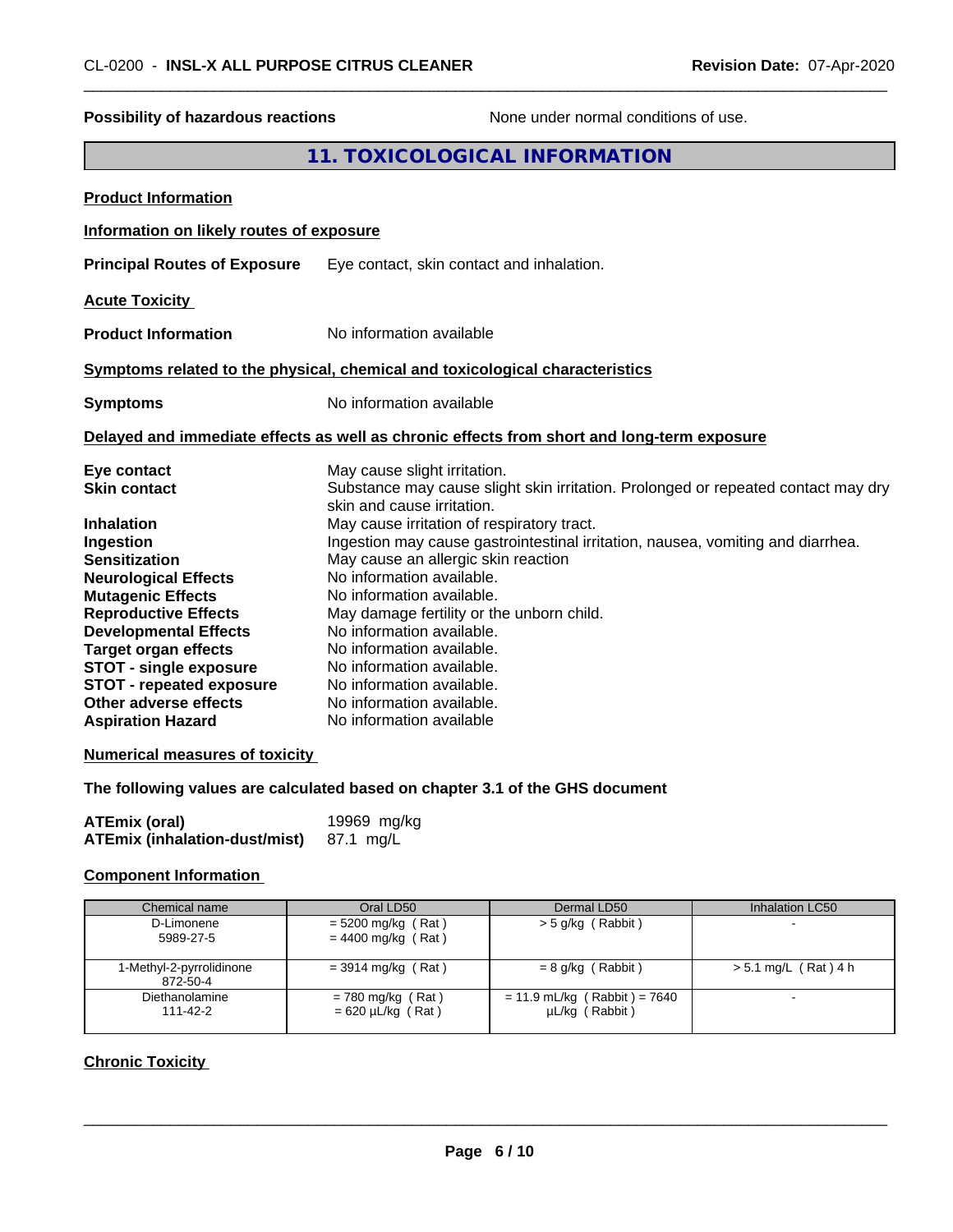#### **Carcinogenicity**

*The information below indicateswhether each agency has listed any ingredient as a carcinogen:.*

| <b>Chemical name</b> | <b>IARC</b>         | <b>NTP</b> | <b>OSHA</b> |
|----------------------|---------------------|------------|-------------|
|                      | 2A - Probable Human |            | Listed      |
| D-Limonene           | Carcinoɑen          |            |             |
|                      | 2B - Possible Human |            | Listed      |
| Diethanolamine       | Carcinoɑen          |            |             |

#### **Legend**

IARC - International Agency for Research on Cancer NTP - National Toxicity Program OSHA - Occupational Safety & Health Administration

**12. ECOLOGICAL INFORMATION**

# **Ecotoxicity Effects**

The environmental impact of this product has not been fully investigated.

#### **Product Information**

# **Acute Toxicity to Fish**

No information available

#### **Acute Toxicity to Aquatic Invertebrates**

No information available

#### **Acute Toxicity to Aquatic Plants**

No information available

#### **Persistence / Degradability**

No information available.

#### **Bioaccumulation**

There is no data for this product.

#### **Mobility in Environmental Media**

No information available.

#### **Ozone**

No information available

#### **Component Information**

#### **Acute Toxicity to Fish**

No information available

# **Acute Toxicity to Aquatic Invertebrates**

No information available

#### **Acute Toxicity to Aquatic Plants**

No information available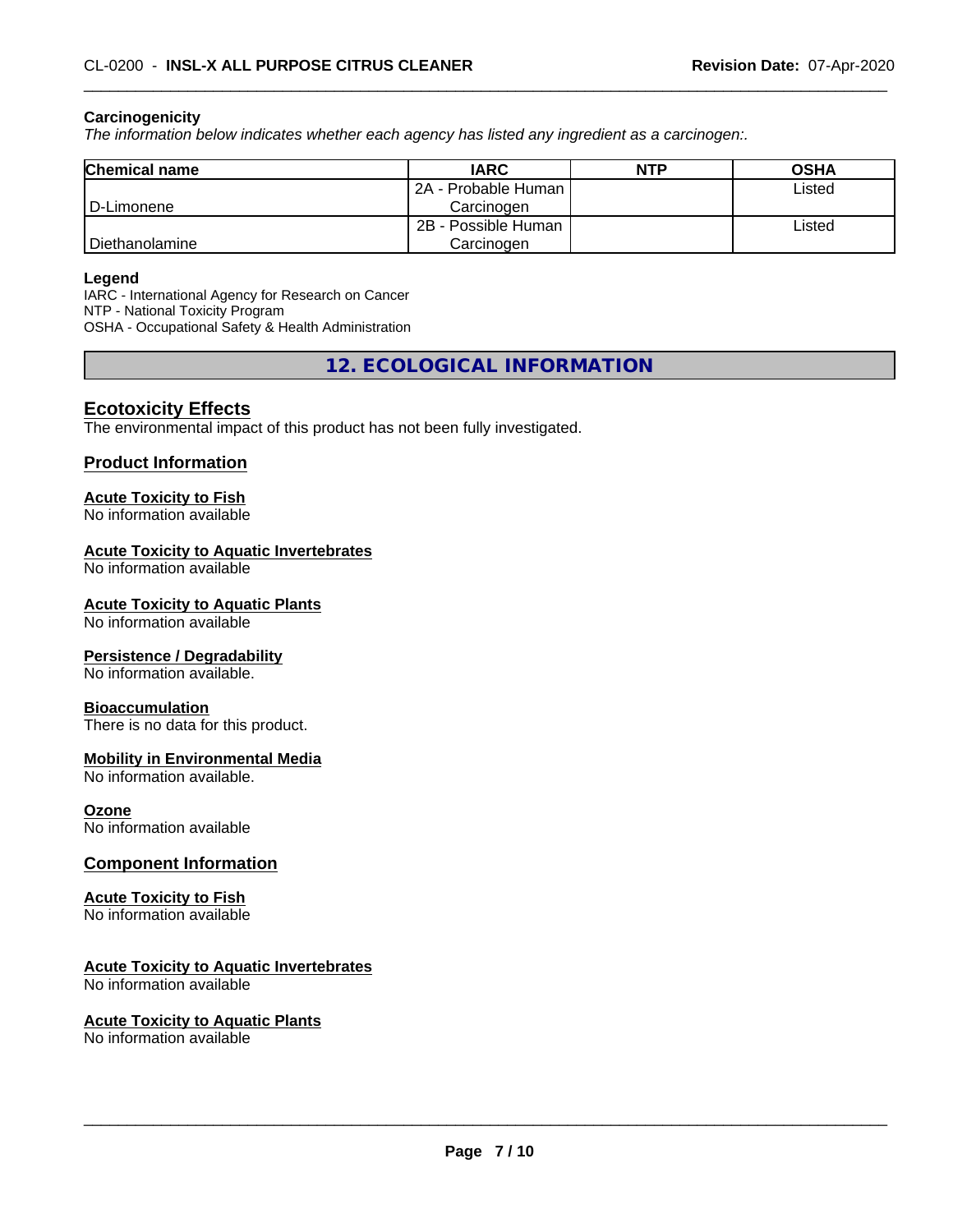|                                  | 13. DISPOSAL CONSIDERATIONS                                                                                                                                                                                               |
|----------------------------------|---------------------------------------------------------------------------------------------------------------------------------------------------------------------------------------------------------------------------|
| <b>Waste Disposal Method</b>     | Dispose of in accordance with federal, state, and local regulations. Local<br>requirements may vary, consult your sanitation department or state-designated<br>environmental protection agency for more disposal options. |
|                                  | 14. TRANSPORT INFORMATION                                                                                                                                                                                                 |
| <b>DOT</b>                       | Not regulated                                                                                                                                                                                                             |
| <b>ICAO / IATA</b>               | Not regulated                                                                                                                                                                                                             |
| IMDG / IMO                       | Not regulated                                                                                                                                                                                                             |
|                                  | <b>15. REGULATORY INFORMATION</b>                                                                                                                                                                                         |
| <b>International Inventories</b> |                                                                                                                                                                                                                           |

| <b>TSCA: United States</b> | Yes - All components are listed or exempt. |
|----------------------------|--------------------------------------------|
| <b>DSL: Canada</b>         | Yes - All components are listed or exempt. |

# **Federal Regulations**

#### **SARA 311/312 hazardous categorization**

| Acute health hazard               | Yes |
|-----------------------------------|-----|
| Chronic Health Hazard             | Yes |
| Fire hazard                       | Nο  |
| Sudden release of pressure hazard | Nο  |
| Reactive Hazard                   | Nο  |

## **SARA 313**

Section 313 of Title III of the Superfund Amendments and Reauthorization Act of 1986 (SARA). This product contains a chemical or chemicals which are subject to the reporting requirements of the Act and Title 40 of the Code of Federal Regulations, Part 372:

| Chemical name            | CAS No.  | Weight-% | <b>CERCLA/SARA 313</b><br>(de minimis concentration) |
|--------------------------|----------|----------|------------------------------------------------------|
| 1-Methyl-2-pyrrolidinone | 872-50-4 | $5 - 10$ |                                                      |
| Diethanolamine           | 111-42-2 | - 5      |                                                      |

#### **Clean Air Act,Section 112 Hazardous Air Pollutants (HAPs) (see 40 CFR 61)**

This product contains the following HAPs:

| Chemical name  | CAS No.  | Weight-% | <b>Hazardous Air Pollutant</b> |
|----------------|----------|----------|--------------------------------|
| Diethanolamine | 111-42-2 | - 5      | (HAP)<br>.isted                |

 $\overline{\phantom{a}}$  ,  $\overline{\phantom{a}}$  ,  $\overline{\phantom{a}}$  ,  $\overline{\phantom{a}}$  ,  $\overline{\phantom{a}}$  ,  $\overline{\phantom{a}}$  ,  $\overline{\phantom{a}}$  ,  $\overline{\phantom{a}}$  ,  $\overline{\phantom{a}}$  ,  $\overline{\phantom{a}}$  ,  $\overline{\phantom{a}}$  ,  $\overline{\phantom{a}}$  ,  $\overline{\phantom{a}}$  ,  $\overline{\phantom{a}}$  ,  $\overline{\phantom{a}}$  ,  $\overline{\phantom{a}}$ 

# **US State Regulations**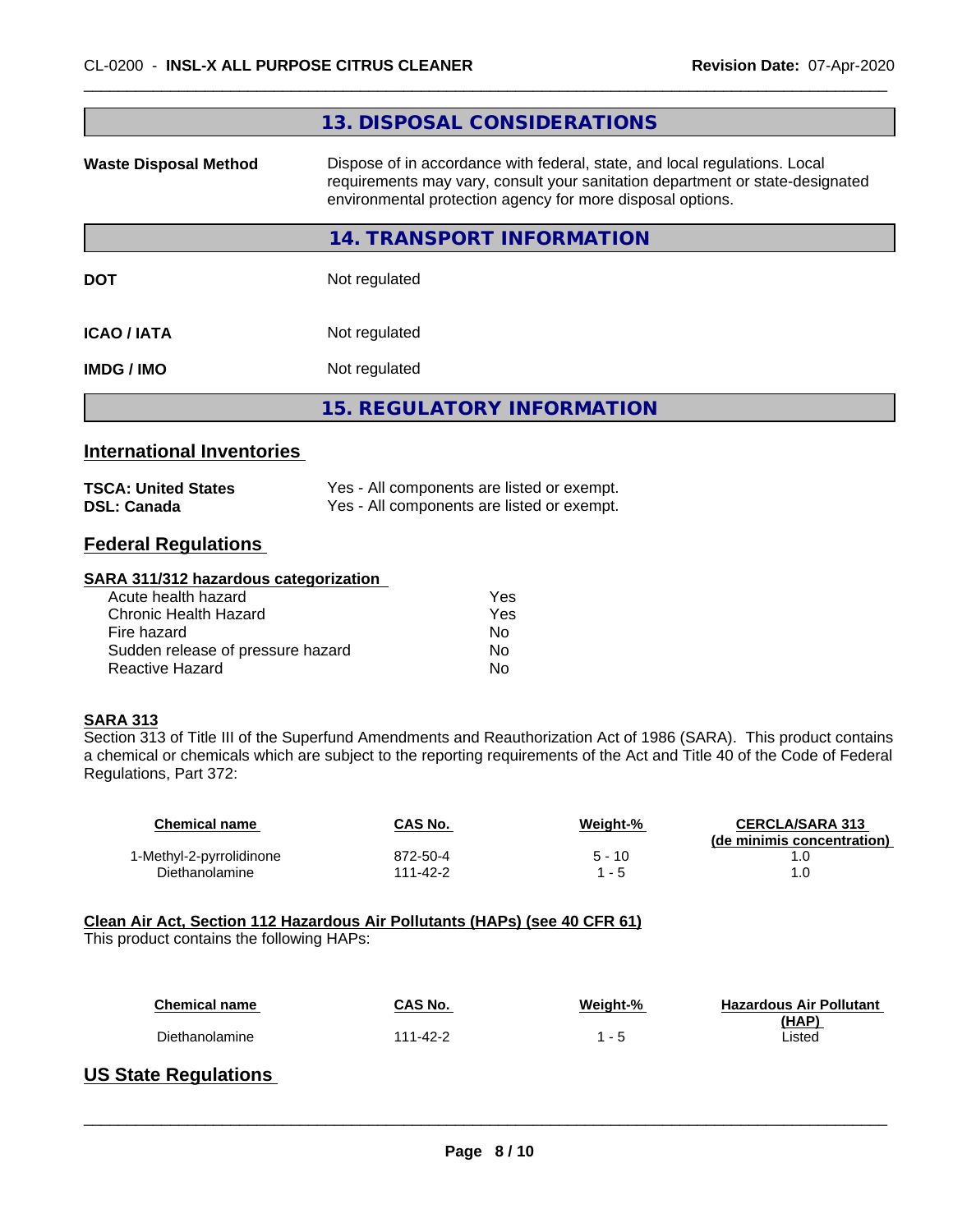## **California Proposition 65**

**WARNING:** Cancer and Reproductive Harm– www.P65warnings.ca.gov

#### **State Right-to-Know**

| <b>Chemical name</b>     | <b>Massachusetts</b> | <b>New Jersey</b> | Pennsylvania |
|--------------------------|----------------------|-------------------|--------------|
| 1-Methyl-2-pyrrolidinone |                      |                   |              |
| Diethanolamine           |                      |                   |              |
| Isopropyl alcohol        |                      |                   |              |

**Legend**

X - Listed

# **16. OTHER INFORMATION**

**HMIS** - **Health:** 2\* **Flammability:** 0 **Reactivity:** 0 **PPE:** -

#### **HMIS Legend**

- 0 Minimal Hazard
- 1 Slight Hazard
- 2 Moderate Hazard
- 3 Serious Hazard
- 4 Severe Hazard
- \* Chronic Hazard

X - Consult your supervisor or S.O.P. for "Special" handling instructions.

*Note: The PPE rating has intentionally been left blank. Choose appropriate PPE that will protect employees from the hazards the material will present under the actual normal conditions of use.*

*Caution: HMISÒ ratings are based on a 0-4 rating scale, with 0 representing minimal hazards or risks, and 4 representing significant hazards or risks. Although HMISÒ ratings are not required on MSDSs under 29 CFR 1910.1200, the preparer, has chosen to provide them. HMISÒ ratings are to be used only in conjunction with a fully implemented HMISÒ program by workers who have received appropriate HMISÒ training. HMISÒ is a registered trade and service mark of the NPCA. HMISÒ materials may be purchased exclusively from J. J. Keller (800) 327-6868.*

 **WARNING!** If you scrape, sand, or remove old paint, you may release lead dust. LEAD IS TOXIC. EXPOSURE TO LEAD DUST CAN CAUSE SERIOUS ILLNESS, SUCH AS BRAIN DAMAGE, ESPECIALLY IN CHILDREN. PREGNANT WOMEN SHOULD ALSO AVOID EXPOSURE.Wear a NIOSH approved respirator to control lead exposure. Clean up carefully with a HEPA vacuum and a wet mop. Before you start, find out how to protect yourself and your family by contacting the National Lead Information Hotline at 1-800-424-LEAD or log on to www.epa.gov/lead.

| <b>Prepared By</b>      | <b>Product Stewardship Department</b><br>Benjamin Moore & Co.<br>101 Paragon Drive<br>Montvale, NJ 07645<br>800-225-5554 |
|-------------------------|--------------------------------------------------------------------------------------------------------------------------|
| <b>Revision Date:</b>   | 07-Apr-2020                                                                                                              |
| <b>Revision Summary</b> | Not available                                                                                                            |